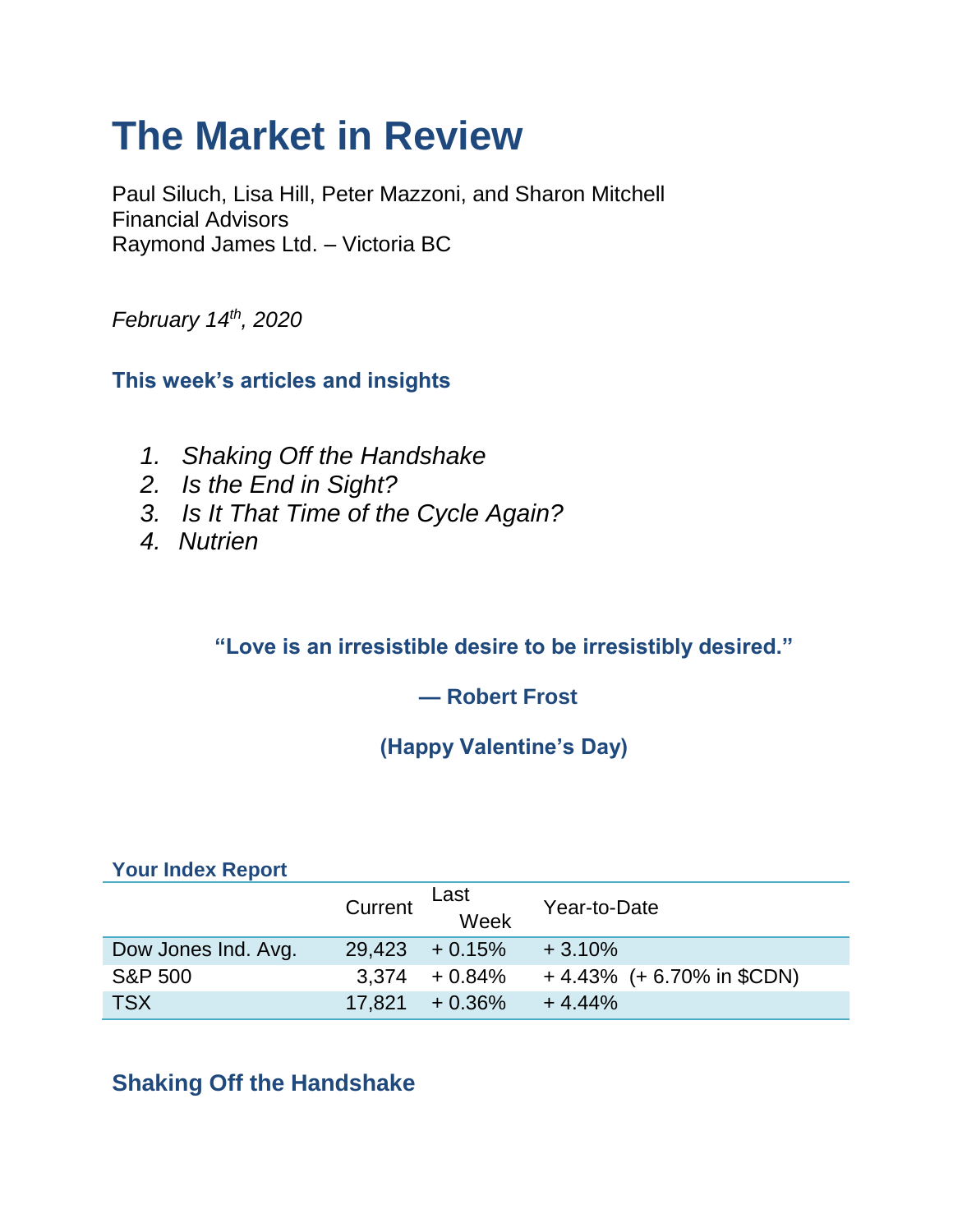Could the handshake be going the way of the hat in the business world? In other words, disappearing altogether?

Humans are tactile creatures - we convey empathy and connection through touch. Loneliness as a disorder has increased over the years and depression due to isolation is a true health risk. The handshake is a fundamental way for two human beings to connect in a physically safe way.

The handshake is said to have originated in ancient Greece as a gesture indicating both participants were unarmed. Others say the shaking part came later as a way to dislodge weapons your adversary may be hiding. Either way, handshaking as a greeting has been around for several thousand years. It has replaced rubbing noses (Inuit), sticking your tongue out (Maori) and two-cheek kissing (France) as the world's most common way to greet another person.

Until recently. Due to an increased focus on bullying and harassment, the handshake has slowly been discouraged in the workplace. Independent Women's Forum reports that "younger workers are increasingly more hostile to physical touch including handshakes. Some 41% of young people prefer no physical contact when greeting colleagues or clients at all." Now the coronavirus may be putting an end to the practice altogether.

From a sanitary viewpoint, it makes some sense. UK research showed that the "high five" palm slap transfers half as many germs as a handshake while the "fist bump" transfers 90% fewer bacteria than the handshake. Not touching at all means 100% of surface bacteria are never transmitted. Today, many hospitals are handshake-free zones and large conferences, such as next month's Mobile World Congress in Barcelona, are recommending a bow or the Malaysian handover-heart greeting instead.

Pandemics like the coronavirus do affect our behaviour, whether we know it or not. For example, is it any coincidence that Clorox (**NYSE CLX**) bleach wipes were invented shortly after the SARS outbreak in 2003, and are now found in one out of every two homes in the US? We have been taught to hand-sanitize everywhere and face masks are so common in Asia today, it is almost unusual to see someone not wearing one.

The latest hi-tech method of sanitizing surfaces is through ultraviolet lights. UV light is strong enough to kill both bacteria and viruses on just about any surface. One airline now has its bathrooms equipped with UV lights so that it is sterilized every time someone exits. Entire planes may be cleaned this way once passengers are off.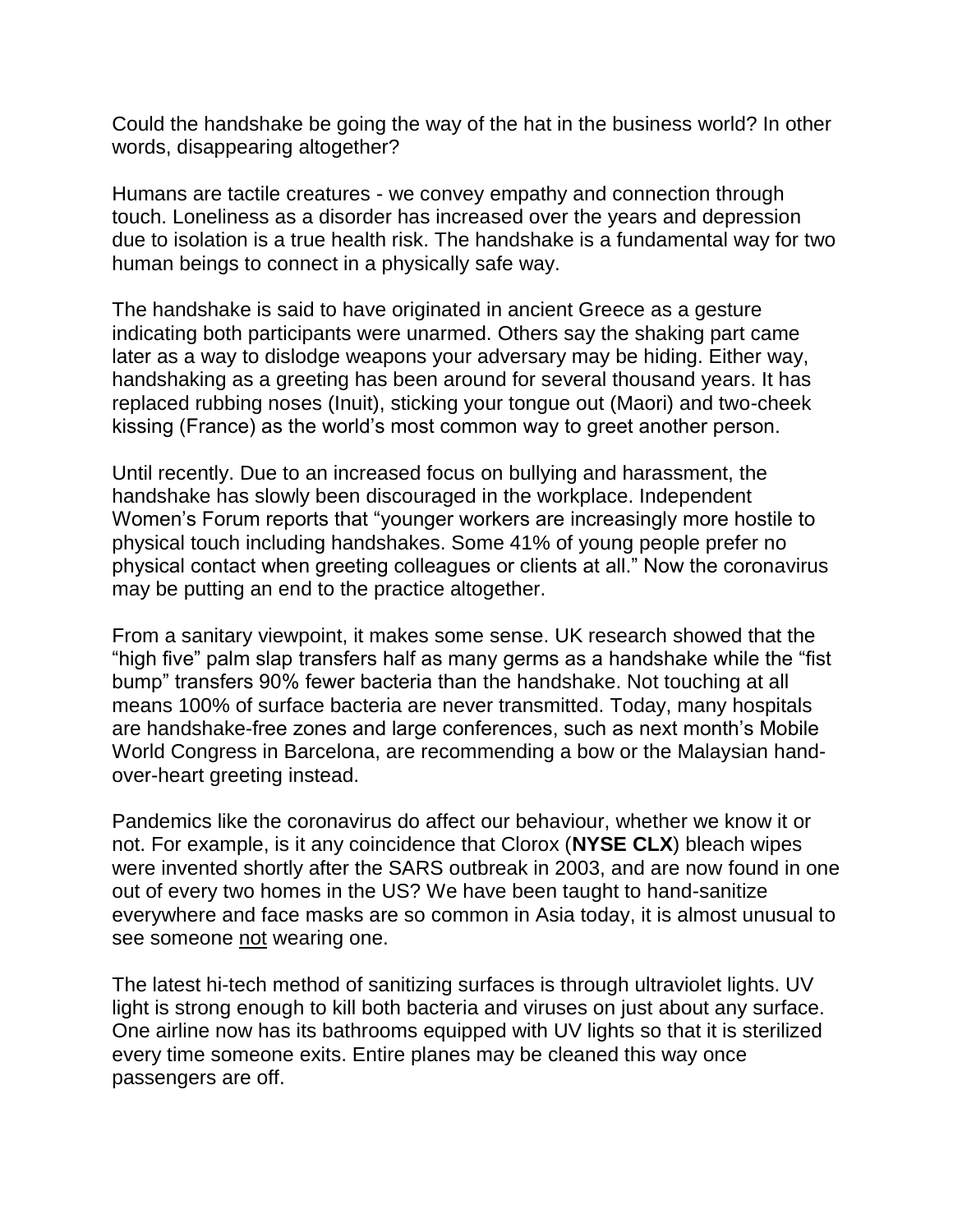The result of all this focus on a germ-free world is less human contact. It is the new reality, but it is also a sad reality.

### **Is the End in Sight?**

Since it is everywhere in the news, let's summarize the coronavirus outbreak quickly again this week.

- 1. It is not the Spanish Flu of 1918, which killed over 50 million people within a week of being infected. Spanish flu was far more deadly than today's coronavirus because it hit young, healthy people hardest. It may have also been the first instance of an avian virus jumping from bird to human, which meant the humans infected had absolutely no immunological "memory" to help respond to it.
- 2. The coronavirus, while deadly in 1-2% of cases, is much milder. Most mortalities occur in older people or those with compromised immune systems.
- 3. Dr. Anthony Fauci, director of the National Institute of Allergy and Infectious Diseases, expects this one to be worse than regular flus, but far less deadly than previous flu epidemics (although he cautions that no one knows at this point).

Markets have rebounded strongly since February  $1<sup>st</sup>$ , despite the grim news coming out of China. Why? The Chinese central bank has thrown \$170 billion worth of stimulus at it, and infections may be starting to peak.

New cases (most are in China) are at their lowest level since late January.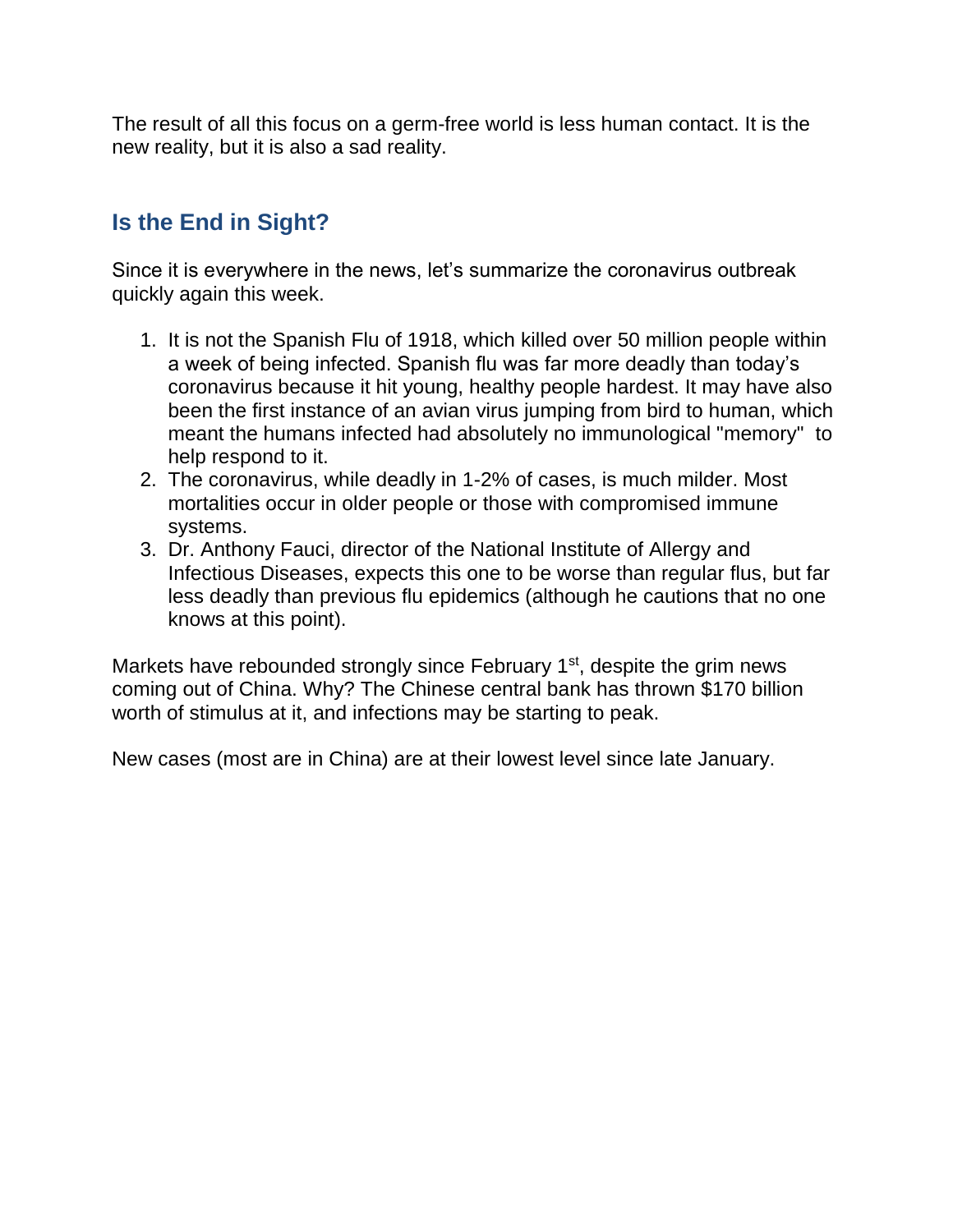

China is now the world's factory, and so any closure of its factories means goods to us come late or not at all. A local run I am helping to organize recently had to change its finishing medals supplier to America because the Chinese plant was closed – at double the price.

World growth was recovering before the virus struck. Markets seem to be looking past the outbreak and are saying we will survive, and the hit to business will be relatively minor.

#### **Thursday Update:**

*Chinese medical officials began testing patients with CT scans which revealed another 14,840 new cases, up from 2,015 new cases nationwide a day earlier. This validates local stories that there are more people infected than had been reported.*

*Two things to note.*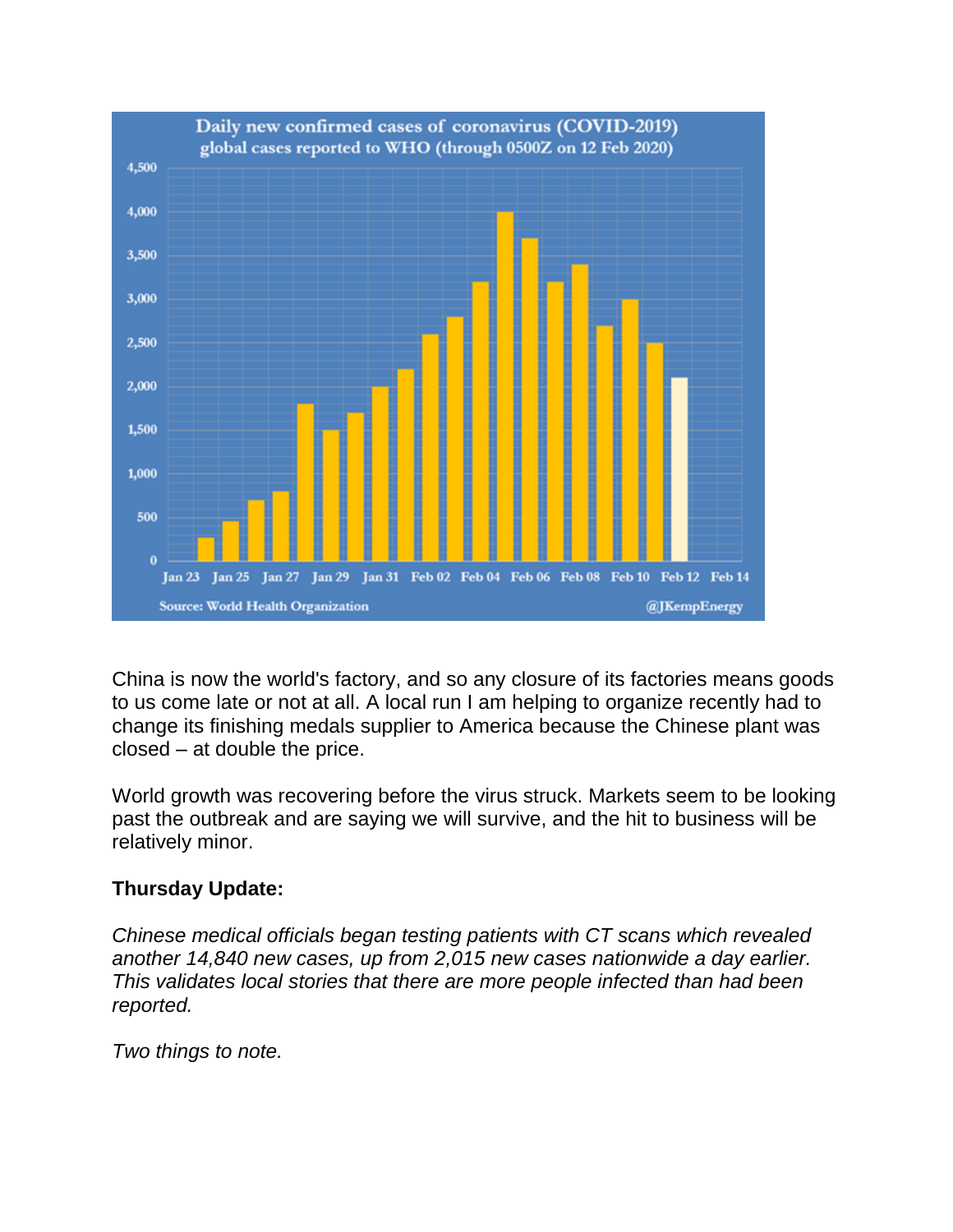*First, using the old methodology (a throat swab) revealed just 1,508 new cases yesterday. In other words, on a consistent basis, the number of new infections is still trending lower.*

*Second, the number of new deaths is not growing at the same rate as the new suspected cases, which means the disease may be less lethal than initially thought.*



Hopefully, we can get past the coronavirus in the near future and things will be back to the way they were.

The handshake, however, may never feel quite as safe as it did just a short time ago.

#### **Is It That Time of the Cycle Again?**

It feels like it is getting closer to that time of the cycle again.

It is interesting to see investor psychology play out the same way over the decades. Back in the late 1990s, discount brokers threatened to obliterate the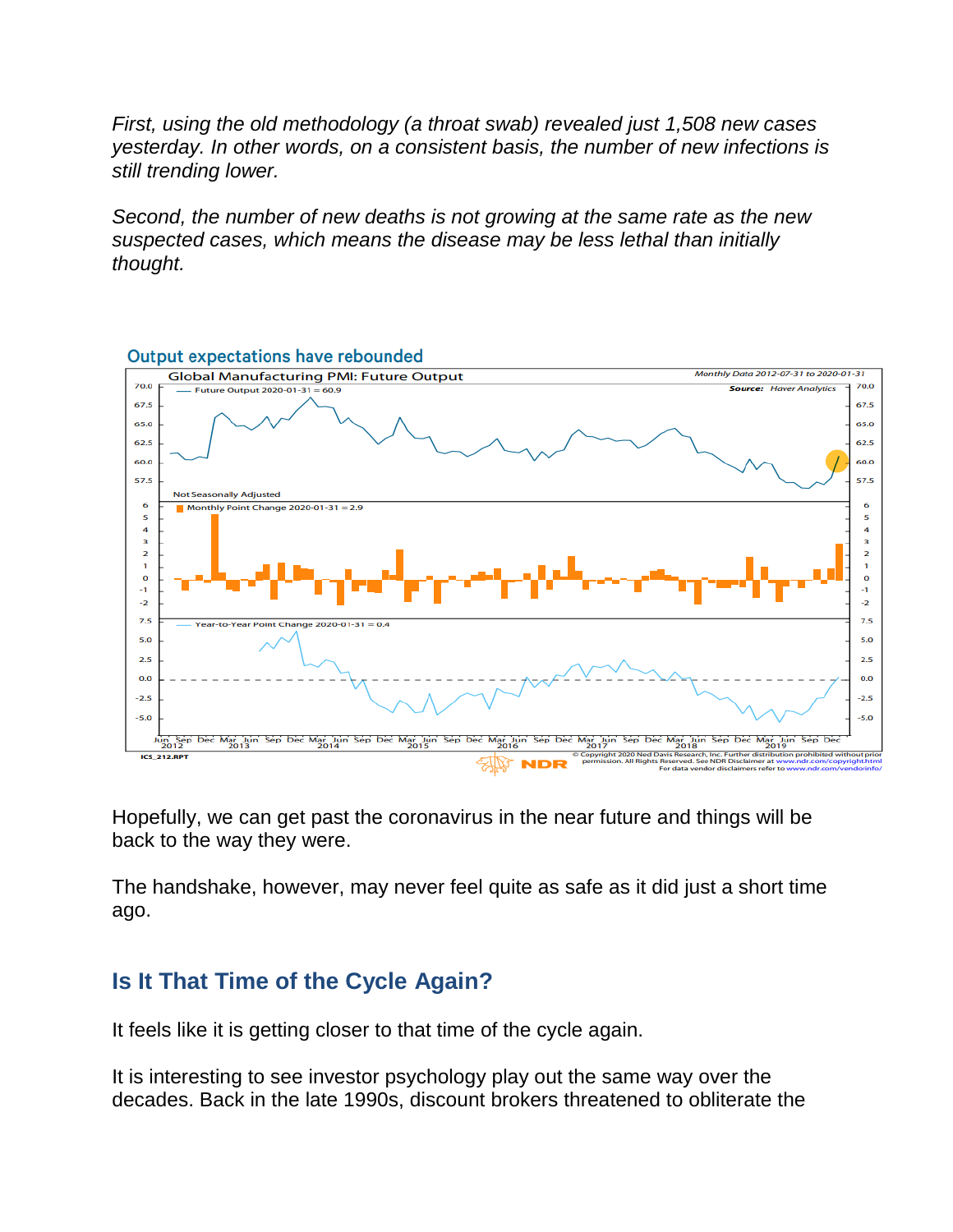full-service brokerage industry like an asteroid wiping out the dinosaurs. People bought what they knew, and since they primarily knew what was going up, they loaded up on Nortel and Cisco (**NASDAQ CSCO**) and JDS Uniphase. These worked well for another year, then crashed up to 90% in the ensuing bear market. Nortel actually went bankrupt.

Today, we see ads from companies that promise free trades done through your smartphone. We know from industry data that most marijuana share trading was done through apps like these in recent years, and the results have been on par with the dot-com crash for these pot stocks. Many have fallen a similar 90%.

Right now, the fastest-growing stocks are the tech giants like Netflix (**NASDAQ NFLX**). They are attracting the love of many smaller traders.

It may end differently this time, for these giants truly have earnings and sales growth. But they are also expensive in terms of valuation. It is the tough choice we face now as investors: do we chase the hot market higher, or dig for bargains in the dumpster?

The strongest market in the world has been the US market over the last decade. Raymond James did a study of all periods since 1950 when the US market was both cheap (under 10x earnings) and expensive (over 20x earnings). Here are the results for how the S&P 500 did over the following 5-year period:

Under 10x earnings 11.3% per year average return over the next 5 years 100% of all of these periods had a positive 5-year forward return Over 20x earnings 5.6% per year average return over the next 5 years 66% of all of these periods had a positive 5-year forward return

The forward p/e ratio for the S&P 500 is now at 19x current earnings. So, not yet in the 'expensive' zone, but close. This means investors in the US market should be prepared for a 33% possibility they will face negative returns over the next 5 years.

Of course, we could still see returns averaging 5.6% per year, thanks to the size and strength of the US economy, and how it seems to be strengthening. For now, its superior growth justifies its higher valuation.

We can also consider diversifying into global markets, which is the same thing we have been writing about for at least a year now. Global stocks have a forward p/e ratio of 15x, while the Emerging Markets and Canada are at just 12-13x.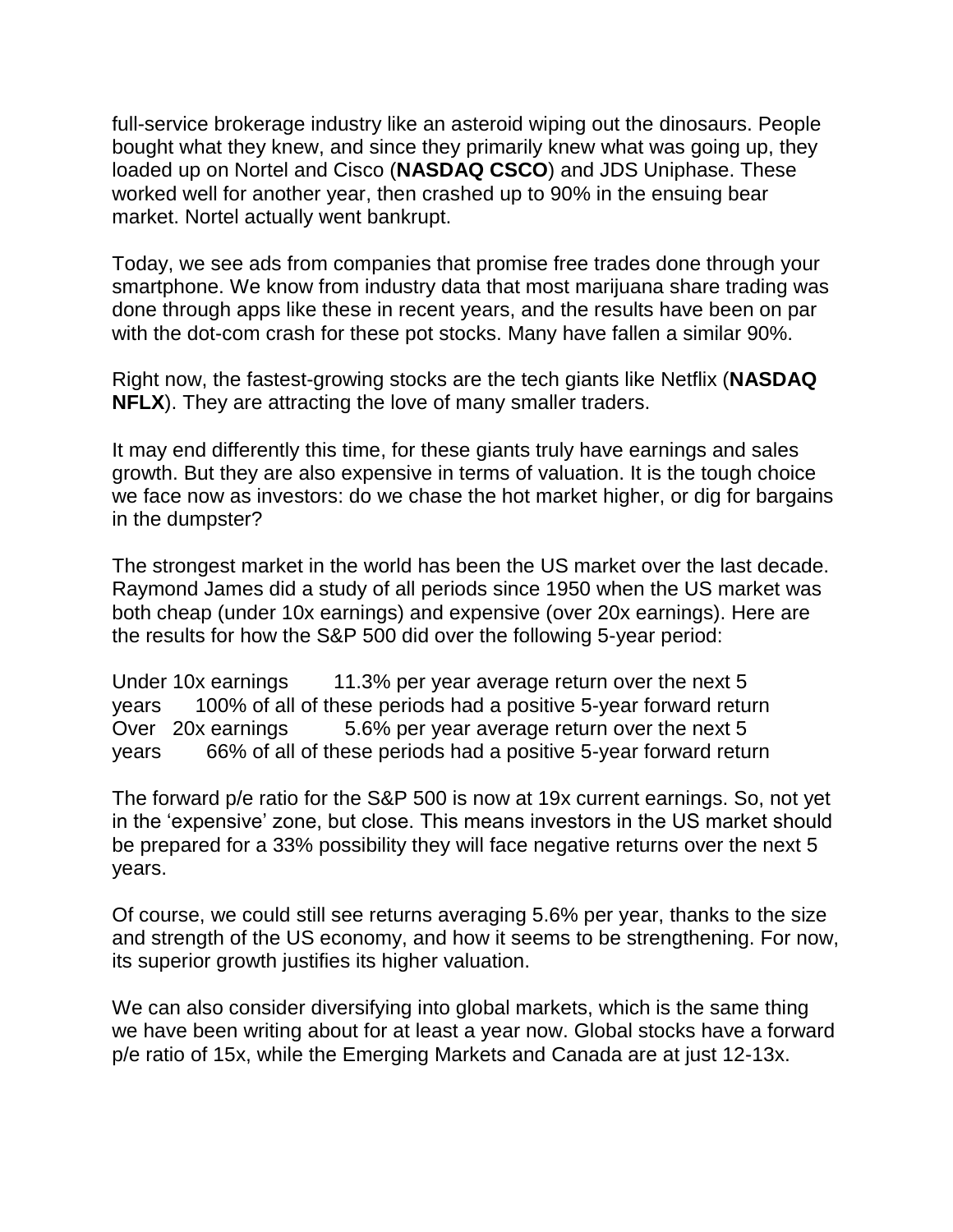Could resources (oil, wood, mining), which carry a larger weight in Canada and the emerging markets, have a better decade ahead? Valuations today suggest that has a high likelihood of happening.

#### **Nutrien**

An example of a top Canadian stock that is stuck in the value dumpster is Nutrien (**TSX NTR**). Formed in 2018 through the merger of PotashCorp and Agrium, it is one of the largest fertilizer companies in the world. Farmers can delay fertilizing their fields for a year or two, but eventually they need to do it to achieve the crop yields they require.

Thanks to a wet planting season in 2019, as well as poor crop prices due to the US-China trade spat – as well as China's ban on several of Canada's grain crops - the stock has underperformed. It is down 16.5% over the past 9 months and the coronavirus outbreak is not helping things at all. Nutrien shares are down about 7% since the recent outbreak, and the shares could slide a little further before the outbreak is past. With restaurants closed across China, food demand and farm output over there have temporarily declined quite sharply.

However, as the old saying goes, "people gotta eat." For long-term holders, Nutrien expects potash demand to improve in 2020, and the US and China have just signed a new trade deal. Even with weak sales, Nutrien still generates good free cash flow and pays a generous dividend of 4.1%. Raymond James has a Strong Buy on the shares with a target much higher than the current \$57 share price.

We will wait until we see Q4 earnings reported next week. Nutrien is a global player, and offers good value at today's levels.

Nutrien is owned in our Dividend Value portfolios.

## *Thank you for your referrals this month! They are always handled with great care and discretion.*

**[http://www.dividendvaluepartners.com](https://urldefense.proofpoint.com/v2/url?u=http-3A__www.dividendvaluepartners.com&d=DwMFAw&c=K3dQCUGiI1B95NJ6cl3GoyhMW2dvBOfimZA-83UXll0&r=_6MBBSGYsFznIBwslhTiqBKEz4pHUCTd_9tbh_EpUMY&m=scBAtuMDuWZwK1IVr5YXjdB6aRS-faGHAMq3jOn6sJU&s=enZqe4ZgcjH_33x5dT-vZq9A37d4AhNkXvjc6AbmYww&e=)**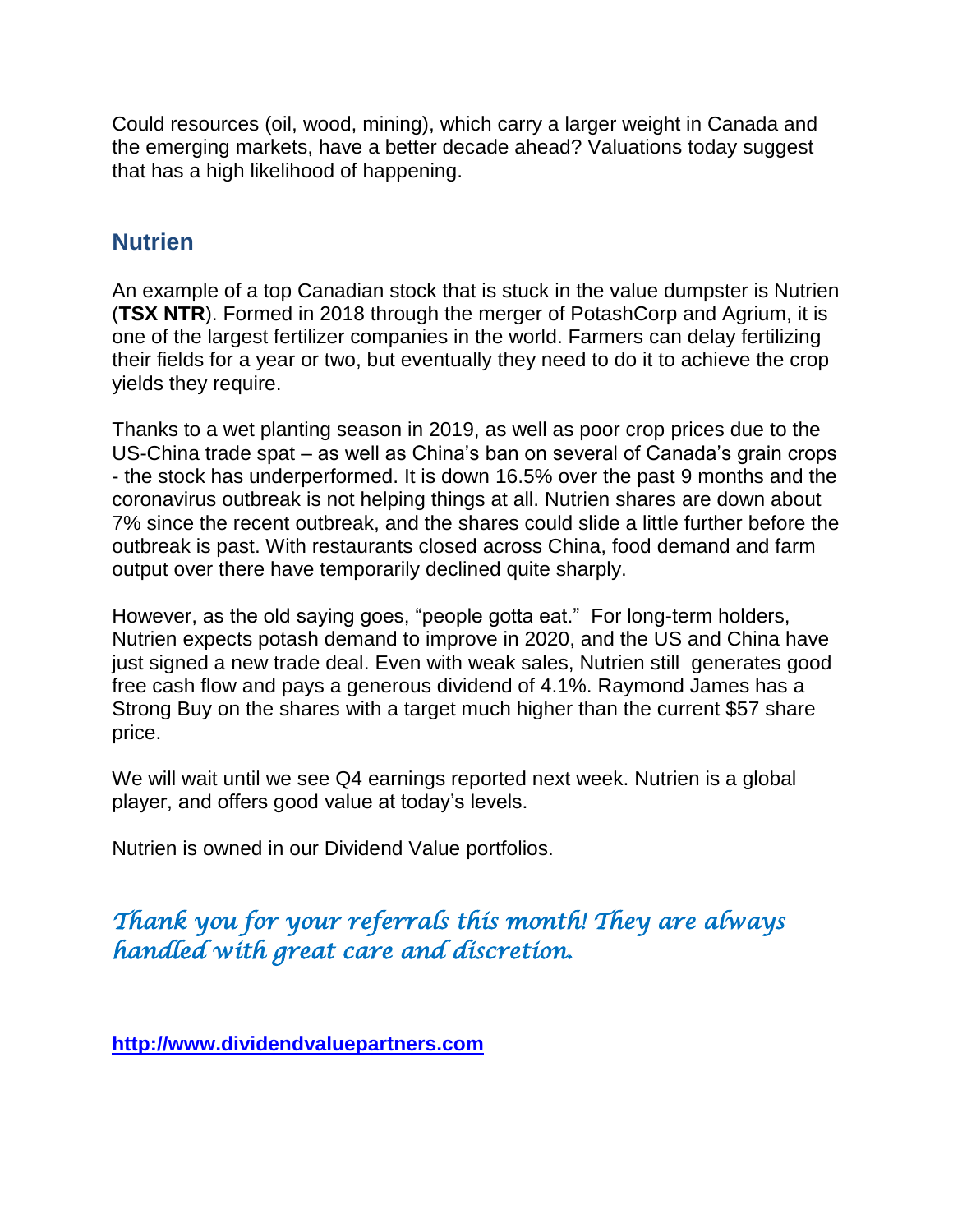We thank you for your business and your referrals and we hope you find our site user friendly and informative. We welcome your comments.

#### **How to contact us:**

[paul.siluch@raymondjames.ca](https://owa-kel.raymondjames.ca/owa/redir.aspx?SURL=z0BxOCXDlQ-Aad1f_a9igaARxm5Rd1VXE7UcmD4mZ3IZiacj7DPTCG0AYQBpAGwAdABvADoAcABhAHUAbAAuAHMAaQBsAHUAYwBoAEAAcgBhAHkAbQBvAG4AZABqAGEAbQBlAHMALgBjAGEA&URL=mailto%3apaul.siluch%40raymondjames.ca) [lisa.hill@raymondjames.ca](https://owa-kel.raymondjames.ca/owa/redir.aspx?SURL=glaBgdTdxPMFpiw4eumg-PzZXpo9vJyObrXLs1TKtIAZiacj7DPTCG0AYQBpAGwAdABvADoAbABpAHMAYQAuAGgAaQBsAGwAQAByAGEAeQBtAG8AbgBkAGoAYQBtAGUAcwAuAGMAYQA.&URL=mailto%3alisa.hill%40raymondjames.ca) [peter.mazzoni@raymondjames.ca](https://owa-kel.raymondjames.ca/owa/redir.aspx?SURL=3c7mDL9-cZxYXt7CvkOu20QVFy1WCaDQxUZ3BQE6vecZiacj7DPTCG0AYQBpAGwAdABvADoAcABlAHQAZQByAC4AbQBhAHoAegBvAG4AaQBAAHIAYQB5AG0AbwBuAGQAagBhAG0AZQBzAC4AYwBhAA..&URL=mailto%3apeter.mazzoni%40raymondjames.ca)

#### (250) 405-2417

#### *Disclaimers*

*[The information contained in this newsletter was obtained from sources believed to be reliable, however, we cannot](https://owa-kel.raymondjames.ca/owa/redir.aspx?SURL=z0BxOCXDlQ-Aad1f_a9igaARxm5Rd1VXE7UcmD4mZ3IZiacj7DPTCG0AYQBpAGwAdABvADoAcABhAHUAbAAuAHMAaQBsAHUAYwBoAEAAcgBhAHkAbQBvAG4AZABqAGEAbQBlAHMALgBjAGEA&URL=mailto%3apaul.siluch%40raymondjames.ca)  represent that it is accurate or complete. [It is provided as a general source of information and should not be](https://owa-kel.raymondjames.ca/owa/redir.aspx?SURL=z0BxOCXDlQ-Aad1f_a9igaARxm5Rd1VXE7UcmD4mZ3IZiacj7DPTCG0AYQBpAGwAdABvADoAcABhAHUAbAAuAHMAaQBsAHUAYwBoAEAAcgBhAHkAbQBvAG4AZABqAGEAbQBlAHMALgBjAGEA&URL=mailto%3apaul.siluch%40raymondjames.ca)  [considered personal investment advice or solicitation to buy or sell securities.](https://owa-kel.raymondjames.ca/owa/redir.aspx?SURL=z0BxOCXDlQ-Aad1f_a9igaARxm5Rd1VXE7UcmD4mZ3IZiacj7DPTCG0AYQBpAGwAdABvADoAcABhAHUAbAAuAHMAaQBsAHUAYwBoAEAAcgBhAHkAbQBvAG4AZABqAGEAbQBlAHMALgBjAGEA&URL=mailto%3apaul.siluch%40raymondjames.ca) The views expressed are those of the [authors, Paul Siluch and Lisa Hill, and not necessarily those of Raymond James Ltd.](https://owa-kel.raymondjames.ca/owa/redir.aspx?SURL=z0BxOCXDlQ-Aad1f_a9igaARxm5Rd1VXE7UcmD4mZ3IZiacj7DPTCG0AYQBpAGwAdABvADoAcABhAHUAbAAuAHMAaQBsAHUAYwBoAEAAcgBhAHkAbQBvAG4AZABqAGEAbQBlAHMALgBjAGEA&URL=mailto%3apaul.siluch%40raymondjames.ca) Commissions, trailing [commissions, management fees and expenses all may be associated with mutual funds.](https://owa-kel.raymondjames.ca/owa/redir.aspx?SURL=z0BxOCXDlQ-Aad1f_a9igaARxm5Rd1VXE7UcmD4mZ3IZiacj7DPTCG0AYQBpAGwAdABvADoAcABhAHUAbAAuAHMAaQBsAHUAYwBoAEAAcgBhAHkAbQBvAG4AZABqAGEAbQBlAHMALgBjAGEA&URL=mailto%3apaul.siluch%40raymondjames.ca) Please read the prospectus before investing. [The indicated rates of return are the historical annual compounded total returns including changes](https://owa-kel.raymondjames.ca/owa/redir.aspx?SURL=z0BxOCXDlQ-Aad1f_a9igaARxm5Rd1VXE7UcmD4mZ3IZiacj7DPTCG0AYQBpAGwAdABvADoAcABhAHUAbAAuAHMAaQBsAHUAYwBoAEAAcgBhAHkAbQBvAG4AZABqAGEAbQBlAHMALgBjAGEA&URL=mailto%3apaul.siluch%40raymondjames.ca)  [in unit value and reinvestment of all distributions and do not take into account sales, redemption, distribution or](https://owa-kel.raymondjames.ca/owa/redir.aspx?SURL=z0BxOCXDlQ-Aad1f_a9igaARxm5Rd1VXE7UcmD4mZ3IZiacj7DPTCG0AYQBpAGwAdABvADoAcABhAHUAbAAuAHMAaQBsAHUAYwBoAEAAcgBhAHkAbQBvAG4AZABqAGEAbQBlAHMALgBjAGEA&URL=mailto%3apaul.siluch%40raymondjames.ca)  [optional charges or income taxes payable by any security holder that would have reduced returns. Mutual funds are](https://owa-kel.raymondjames.ca/owa/redir.aspx?SURL=z0BxOCXDlQ-Aad1f_a9igaARxm5Rd1VXE7UcmD4mZ3IZiacj7DPTCG0AYQBpAGwAdABvADoAcABhAHUAbAAuAHMAaQBsAHUAYwBoAEAAcgBhAHkAbQBvAG4AZABqAGEAbQBlAHMALgBjAGEA&URL=mailto%3apaul.siluch%40raymondjames.ca)  [not guaranteed, their values change frequently and past performance may not be repeated.](https://owa-kel.raymondjames.ca/owa/redir.aspx?SURL=z0BxOCXDlQ-Aad1f_a9igaARxm5Rd1VXE7UcmD4mZ3IZiacj7DPTCG0AYQBpAGwAdABvADoAcABhAHUAbAAuAHMAaQBsAHUAYwBoAEAAcgBhAHkAbQBvAG4AZABqAGEAbQBlAHMALgBjAGEA&URL=mailto%3apaul.siluch%40raymondjames.ca) This newsletter is [intended for distribution only in those jurisdictions where Raymond James Ltd. is registered as a dealer in](https://owa-kel.raymondjames.ca/owa/redir.aspx?SURL=z0BxOCXDlQ-Aad1f_a9igaARxm5Rd1VXE7UcmD4mZ3IZiacj7DPTCG0AYQBpAGwAdABvADoAcABhAHUAbAAuAHMAaQBsAHUAYwBoAEAAcgBhAHkAbQBvAG4AZABqAGEAbQBlAHMALgBjAGEA&URL=mailto%3apaul.siluch%40raymondjames.ca)  securities. [Any distribution or dissemination of this newsletter in any other jurisdiction is strictly prohibited.](https://owa-kel.raymondjames.ca/owa/redir.aspx?SURL=z0BxOCXDlQ-Aad1f_a9igaARxm5Rd1VXE7UcmD4mZ3IZiacj7DPTCG0AYQBpAGwAdABvADoAcABhAHUAbAAuAHMAaQBsAHUAYwBoAEAAcgBhAHkAbQBvAG4AZABqAGEAbQBlAHMALgBjAGEA&URL=mailto%3apaul.siluch%40raymondjames.ca) This [newsletter is not intended for nor should it be distributed to any person in the USA. Raymond James Ltd. is a member](https://owa-kel.raymondjames.ca/owa/redir.aspx?SURL=z0BxOCXDlQ-Aad1f_a9igaARxm5Rd1VXE7UcmD4mZ3IZiacj7DPTCG0AYQBpAGwAdABvADoAcABhAHUAbAAuAHMAaQBsAHUAYwBoAEAAcgBhAHkAbQBvAG4AZABqAGEAbQBlAHMALgBjAGEA&URL=mailto%3apaul.siluch%40raymondjames.ca)  [of the Canadian Investor Protection Fund.](https://owa-kel.raymondjames.ca/owa/redir.aspx?SURL=z0BxOCXDlQ-Aad1f_a9igaARxm5Rd1VXE7UcmD4mZ3IZiacj7DPTCG0AYQBpAGwAdABvADoAcABhAHUAbAAuAHMAaQBsAHUAYwBoAEAAcgBhAHkAbQBvAG4AZABqAGEAbQBlAHMALgBjAGEA&URL=mailto%3apaul.siluch%40raymondjames.ca)* 

*Raymond James [does not accept orders and/or instructions regarding your account by e-mail, voice mail, fax or any](https://owa-kel.raymondjames.ca/owa/redir.aspx?SURL=z0BxOCXDlQ-Aad1f_a9igaARxm5Rd1VXE7UcmD4mZ3IZiacj7DPTCG0AYQBpAGwAdABvADoAcABhAHUAbAAuAHMAaQBsAHUAYwBoAEAAcgBhAHkAbQBvAG4AZABqAGEAbQBlAHMALgBjAGEA&URL=mailto%3apaul.siluch%40raymondjames.ca)  alternate method. [Transactional details do not supersede normal trade confirmations or statements.](https://owa-kel.raymondjames.ca/owa/redir.aspx?SURL=z0BxOCXDlQ-Aad1f_a9igaARxm5Rd1VXE7UcmD4mZ3IZiacj7DPTCG0AYQBpAGwAdABvADoAcABhAHUAbAAuAHMAaQBsAHUAYwBoAEAAcgBhAHkAbQBvAG4AZABqAGEAbQBlAHMALgBjAGEA&URL=mailto%3apaul.siluch%40raymondjames.ca) E-mail sent [through the Internet is not secure or confidential.](https://owa-kel.raymondjames.ca/owa/redir.aspx?SURL=z0BxOCXDlQ-Aad1f_a9igaARxm5Rd1VXE7UcmD4mZ3IZiacj7DPTCG0AYQBpAGwAdABvADoAcABhAHUAbAAuAHMAaQBsAHUAYwBoAEAAcgBhAHkAbQBvAG4AZABqAGEAbQBlAHMALgBjAGEA&URL=mailto%3apaul.siluch%40raymondjames.ca) We reserve the right to monitor all e-mail.*

*[Any information provided in this e-mail has been prepared from sources believed to be reliable, but is not guaranteed](https://owa-kel.raymondjames.ca/owa/redir.aspx?SURL=z0BxOCXDlQ-Aad1f_a9igaARxm5Rd1VXE7UcmD4mZ3IZiacj7DPTCG0AYQBpAGwAdABvADoAcABhAHUAbAAuAHMAaQBsAHUAYwBoAEAAcgBhAHkAbQBvAG4AZABqAGEAbQBlAHMALgBjAGEA&URL=mailto%3apaul.siluch%40raymondjames.ca)  by Raymond James [and is not a complete summary or statement of all available data necessary for making an](https://owa-kel.raymondjames.ca/owa/redir.aspx?SURL=z0BxOCXDlQ-Aad1f_a9igaARxm5Rd1VXE7UcmD4mZ3IZiacj7DPTCG0AYQBpAGwAdABvADoAcABhAHUAbAAuAHMAaQBsAHUAYwBoAEAAcgBhAHkAbQBvAG4AZABqAGEAbQBlAHMALgBjAGEA&URL=mailto%3apaul.siluch%40raymondjames.ca)  investment decision. [Any information provided is for informational purposes only and does not constitute a](https://owa-kel.raymondjames.ca/owa/redir.aspx?SURL=z0BxOCXDlQ-Aad1f_a9igaARxm5Rd1VXE7UcmD4mZ3IZiacj7DPTCG0AYQBpAGwAdABvADoAcABhAHUAbAAuAHMAaQBsAHUAYwBoAEAAcgBhAHkAbQBvAG4AZABqAGEAbQBlAHMALgBjAGEA&URL=mailto%3apaul.siluch%40raymondjames.ca)  recommendation. Raymond James [and its employees may own options, rights or warrants to purchase any of the](https://owa-kel.raymondjames.ca/owa/redir.aspx?SURL=z0BxOCXDlQ-Aad1f_a9igaARxm5Rd1VXE7UcmD4mZ3IZiacj7DPTCG0AYQBpAGwAdABvADoAcABhAHUAbAAuAHMAaQBsAHUAYwBoAEAAcgBhAHkAbQBvAG4AZABqAGEAbQBlAHMALgBjAGEA&URL=mailto%3apaul.siluch%40raymondjames.ca)  securities mentioned in e-mail. [This e-mail is intended only for the person or entity to which it is addressed and may](https://owa-kel.raymondjames.ca/owa/redir.aspx?SURL=z0BxOCXDlQ-Aad1f_a9igaARxm5Rd1VXE7UcmD4mZ3IZiacj7DPTCG0AYQBpAGwAdABvADoAcABhAHUAbAAuAHMAaQBsAHUAYwBoAEAAcgBhAHkAbQBvAG4AZABqAGEAbQBlAHMALgBjAGEA&URL=mailto%3apaul.siluch%40raymondjames.ca)  contain confidential and/or privileged material. [Any review, retransmission, dissemination or other use of, or taking of](https://owa-kel.raymondjames.ca/owa/redir.aspx?SURL=z0BxOCXDlQ-Aad1f_a9igaARxm5Rd1VXE7UcmD4mZ3IZiacj7DPTCG0AYQBpAGwAdABvADoAcABhAHUAbAAuAHMAaQBsAHUAYwBoAEAAcgBhAHkAbQBvAG4AZABqAGEAbQBlAHMALgBjAGEA&URL=mailto%3apaul.siluch%40raymondjames.ca)  [any action in reliance upon, this information by persons or entities other than the intended recipient is prohibited.](https://owa-kel.raymondjames.ca/owa/redir.aspx?SURL=z0BxOCXDlQ-Aad1f_a9igaARxm5Rd1VXE7UcmD4mZ3IZiacj7DPTCG0AYQBpAGwAdABvADoAcABhAHUAbAAuAHMAaQBsAHUAYwBoAEAAcgBhAHkAbQBvAG4AZABqAGEAbQBlAHMALgBjAGEA&URL=mailto%3apaul.siluch%40raymondjames.ca)*

*This email newsletter may provide links to other Internet sites for the convenience of users. Raymond James Ltd. is not responsible for the availability or content of these external sites, nor does Raymond James Ltd endorse, warrant or guarantee the products, services or information described or offered at these other Internet sites. Users cannot assume that the external sites will abide by the same Privacy Policy which Raymond James Ltd adheres to.*

*Commissions, trailing commissions, management fees and expenses all may be associated with mutual fund investments. Please read the prospectus before investing. There can be no assurances that the fund will be able to maintain its net asset value per security at a constant amount or that the full amount of your investment in the fund*  will be returned to you. Mutual funds and other securities are not insured nor guaranteed, their values change *frequently and past performance may not be repeated.*

*The Clorox Company - Raymond James & Associates, Inc. makes a market in the shares of The Clorox Company. Cisco Systems, Inc. - Raymond James & Associates, Inc. makes a market in the shares of Cisco Systems, Inc. Raymond James & Associates received non-investment banking securities-related compensation from Cisco Systems, Inc. within the past 12 months.*

*Nutrien Ltd. - Raymond James & Associates, Inc. makes a market in the shares of Nutrien Ltd. The analyst or associate at Raymond James Ltd. has viewed the material operations of Nutrien Ltd.*